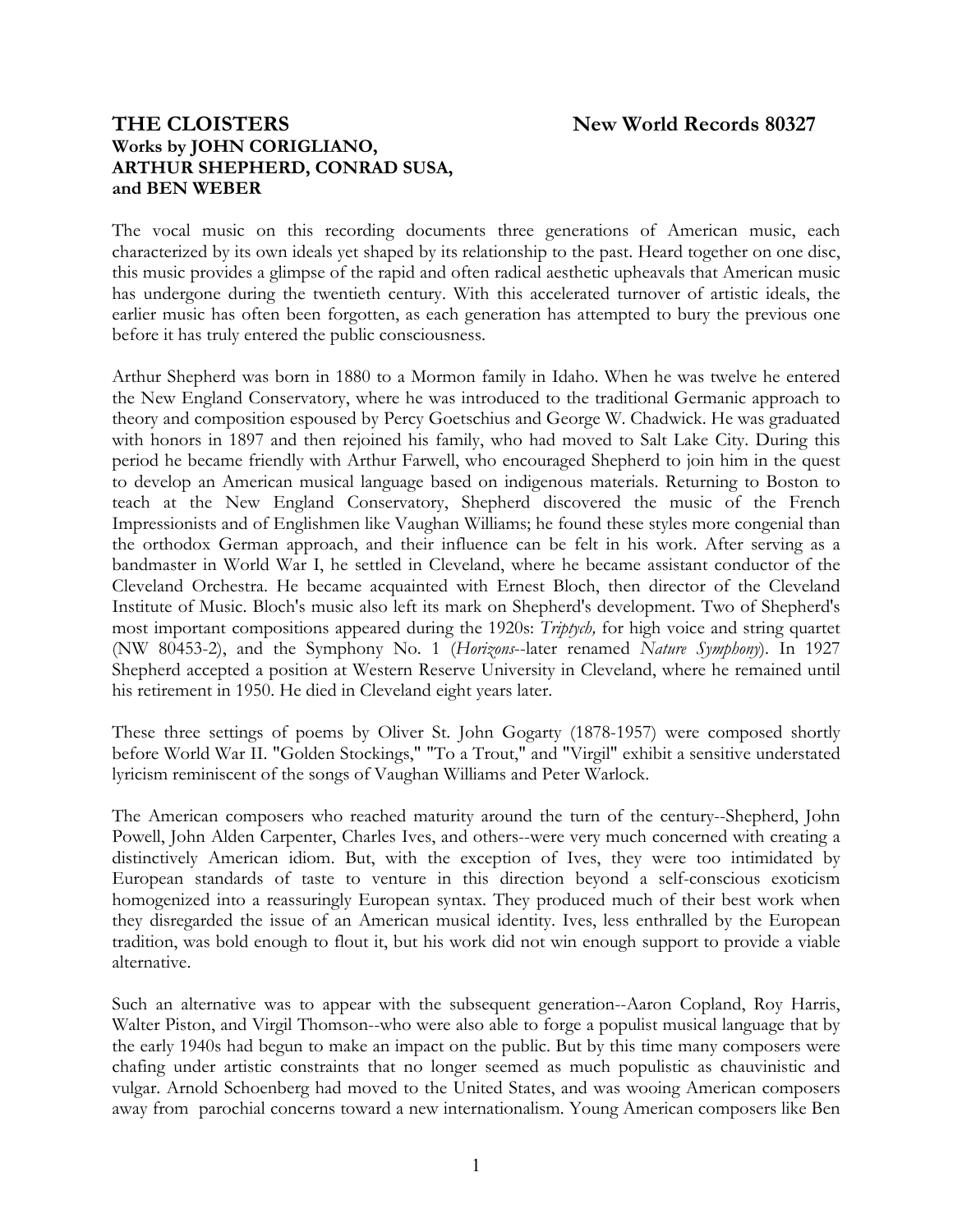Weber were drawn to the notion of following only the highest artistic principles, as developed through centuries of evolution in Europe--Germany and Austria in particular.

Ben Weber was born in St. Louis in 1916 and spent most of his youth in Chicago. He studied medicine for a year before yielding to his musical inclinations, which he pursued at De Paul University. After an encouraging meeting with Schoenberg in 1940, Weber became one of the earlier American adherents to the twelve-tone technique. In 1945 he moved to New York, where he spent the rest of his life, working actively on behalf of contemporary music until his death in 1979. During those years Weber's high standards and loyalty to his own ideals earned him the admiration of his colleagues. Despite his adoption of the serial technique, Weber viewed himself as a traditionalist: "I am not an experimenter primarily, . . . but I feel much more that I am an exponent of musical art with deep reference to the past, and with great respect for the best accomplishments of all those times." Notwithstanding the contrapuntal complexity of his work and the austerity of its emotional effect, Weber retained a concern for linear clarity and textural lucidity that distinguished him from many of his colleagues.

*The Ways,* a setting of a poem by Pauline Hanson, dates from 1961, the same year as Weber's highly praised Piano Concerto. The poetry's complex meaning and lucid texture are analogous to Weber's music. The work, in seven sections performed without pause, illustrates Weber's rarefied yet undeniably expressive compositional stance.

Weber and his colleagues aimed to create a complex, uncompromising, progressive kind of music with a theoretical--if not harmonic--lineage stretching back to Bach and Beethoven through Brahms and Wagner. According to their view, tonality had been so thoroughly exploited by previous generations that its function as a structural principal was exhausted. The twelve-tone row was seen as an alternative organizing principle of equivalent scope. Such ideas dominated the thinking in prominent musical circles and in American academic institutions in the 1950s and 1960s. But the music itself won little support among the concert-going public.

By the early 1970s many composers felt stifled by dogmatic stylistic imperatives that were unconcerned with the needs of an audience and whose rationales seemed less and less convincing to the composers themselves. A new generation of composers were eager to reach out and attempt to create a constituency for new music. The enormous cultural diversity of the United States during the late twentieth century has entailed a variety of different musical approaches to this end. John Corigliano and Conrad Susa share one such approach, each reviving a lyrical vein that has remained a current in American music throughout the century in the music of Samuel Barber and others, despite its eclipse by the more outspoken mainstream movements. To varying degrees, Susa and Corigliano have also embraced theatrical and vernacular elements, which have enhanced their popular appeal.

Conrad Susa was born in Springdale, Pennsylvania, in 1935. He studied at the Carnegie Institute of Technology with Nikolai Lopatnikoff and at The Juilliard School with William Bergsma and Vincent Persichetti. Never comfortable with the austerity expected of serious young composers in the 1960s, Susa became active as a composer of music for dance, theater, and television. During this time he was music director of the APA/Phoenix Repertory Company and the American Shakespeare Festival. Most of his recent attention has been directed toward composing choral and vocal music, including three operas: *Transformations* (1973), *Black River* (1975), (both commissioned by the Minnesota Opera Company), and *The Loves of Don Perlimplín* (1984).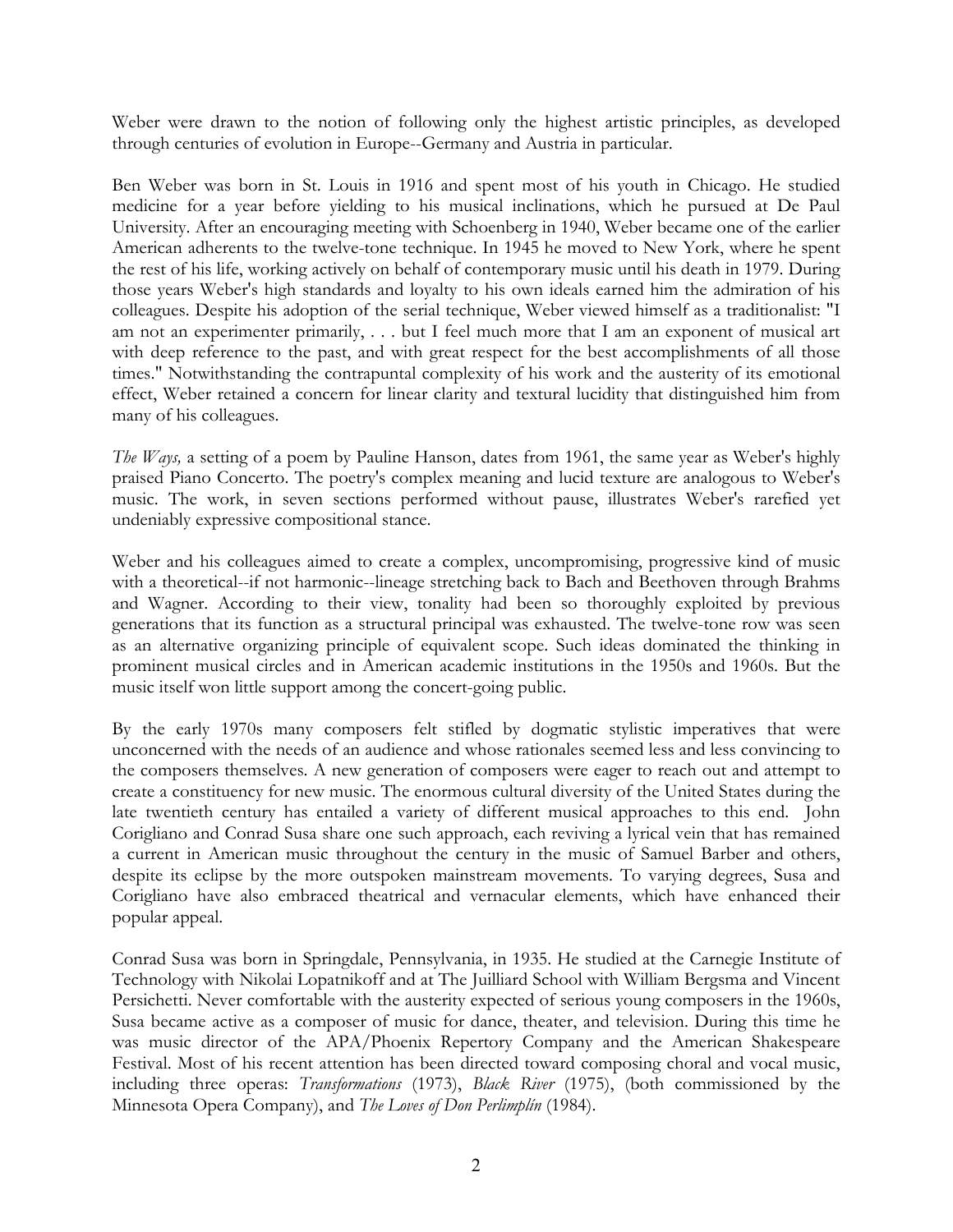The *Hymns for the Amusement of Children* were composed in 1972 for medium voice and piano or harpsichord; a choral version followed several years later. The texts are by Christopher Smart, an eighteenth-century English poet whose religious fanaticism often landed him in prisons and asylums; he wrote these poems while in debtors' prison during the last year of his life. They are dedicated to Prince Frederick, the second son of King George III. While intended as moral instruction, the poems are also light and entertaining. Susa has cloaked them in diverting modern dress, with prominent use of popular music idioms. In fact, each song was composed with an admired popsinger or two in mind: respectively, they are Harry Belafonte, Elton John, Judy Collins, Louis Armstrong, Al Green and Johnny Mathis, Roberta Flack, and Barbra Streisand.

John Corigliano was born in New York in 1938, the son of John Corigliano, Sr., an eminent orchestral violinist. After graduating from Columbia University, where he worked with Otto Luening, Corigliano studied privately with Vittorio Giannini. Like Susa, he was not attracted to the world of academic music but supported his compositional activity with work in radio and television. Corigliano's earlier compositions reveal a lyricism reminiscent of Samuel Barber and a zestful extroversion suggestive of Leonard Bernstein. Since 1975 his language has broadened to a farreaching eclecticism, in which innovative orchestral techniques are often used to achieve brilliantly flamboyant sonorities and textures. These later developments are found in Corigliano's 1977 Clarinet Concerto, one of his most important compositions, and were explored further in his score to Ken Russell's film *Altered States,* for which he was nominated for an Academy Award in 1980.

*The Cloisters* is one of Corigliano's earlier works, dating from 1965. After his friend the poet and playwright William M. Hoffman wrote "The Unicorn," Corigliano suggested that several more poems, unified by the motif of the Cloisters, a museum of medieval art at the northern end of Manhattan, might provide wonderful material for a song cycle. The resulting group of four poems touches on romantic moods and picturesque images associated in Hoffman's mind with the Cloisters. The third song, "Christmas at the Cloisters," is dedicated to gospel singer Marion Williams. The cycle also exists in a version with orchestral accompaniment. —Walter Simmons

Walter Simmons *is a musicologist who specializes in contemporary music. He is a winner of the ASCAP/Deems Taylor Award for music criticism.*

## **ARTHUR SHEPHERD**

## **TO A TROUT**

(Oliver St. John Gogarty) Into the brilliant air you leap, Leaving your dim immortal home. Quick as a thought out of the deep Into a living word may come. Why do you leave the lovely gloom Whose floors are paved, when waves are sunny, With golden patines on the brown All pleasanter than last year's honey?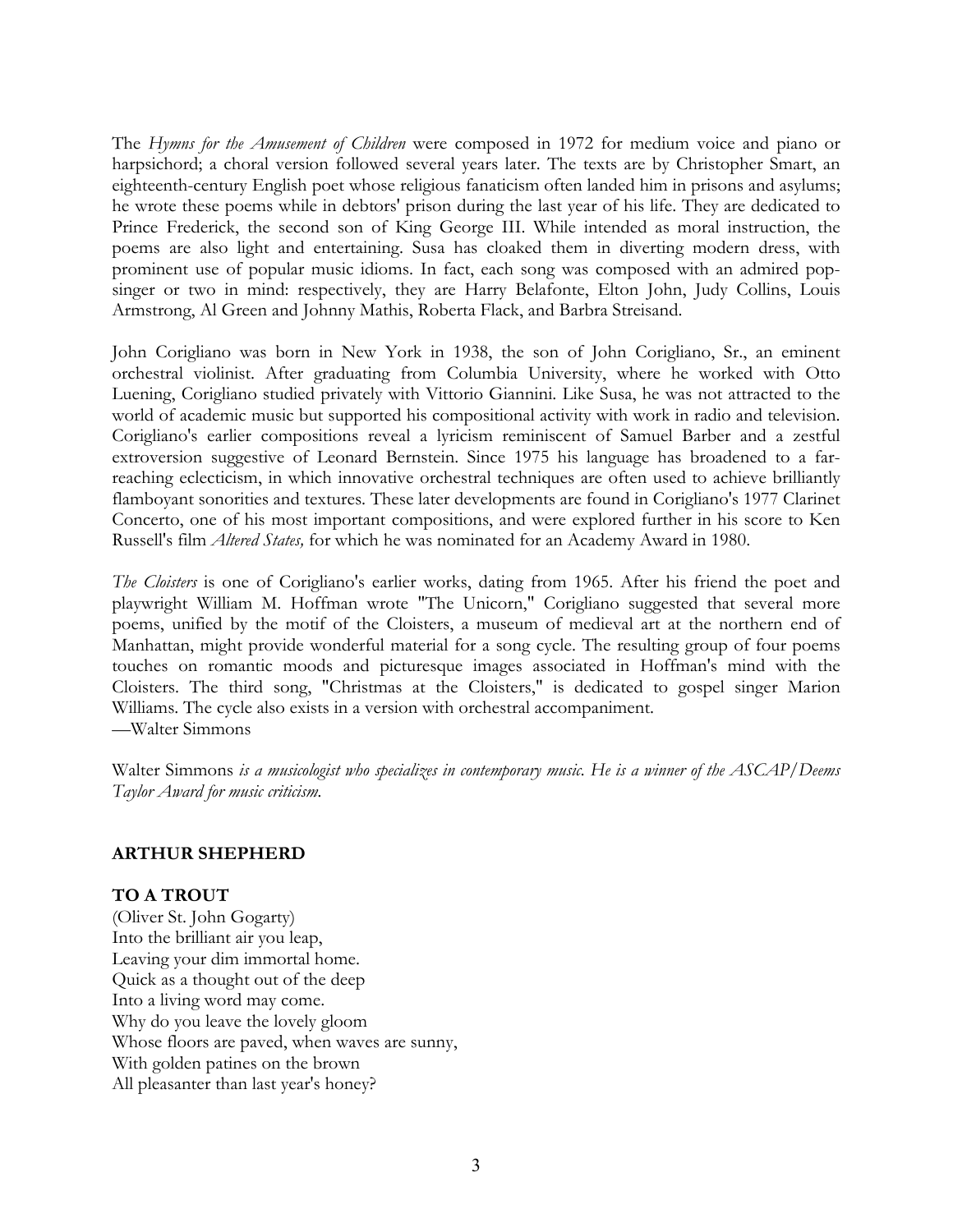Not where the winds and waters make A miracle of purple wine, Nor where the margin of the brake Is sanded to a crescent line, And hollies for a moment shine Like Thyades when they're undressing; But where the floating lily isles Have kept the ripples from transgressing.

None knows what makes you spring in air; And no one knows what sets me silly, Why a hookless bait I fare, A hookless fly and a dumb gillie, To cast for Beauty on the wind. While tempting Fate's your like employment; Then why should Life bewail its end, If Death's the salt of all enjoyment?

Reprinted by permission of Oliver D. Gogarty

#### **GOLDEN STOCKINGS**

(Oliver St. John Gogarty) Golden stockings you had on In the meadow where you ran; And your little knees together Bobbed like pippins in the weather, When the breezes rush and fight For those dimples of delight, And they dance from the pursuit, And the leaf looks like the fruit.

I have a many sight in mind That would last if I were blind; Many verses I could write That would bring me many a sight. Now I only see but one, See you running in the sun, And the gold-dust coming up From the trampled buttercup.

© 1954 by Oliver St. John Gogarty. Reprinted from *Collected Poems* by Oliver St. John Gogarty, by permission of Devin-Adair Co., Inc.

#### **VIRGIL**

(Oliver St. John Gogarty) From Mantua's meadows to Imperial Rome Came Virgil, with the wood-light in his eyes, Browned by the suns that round his hillside home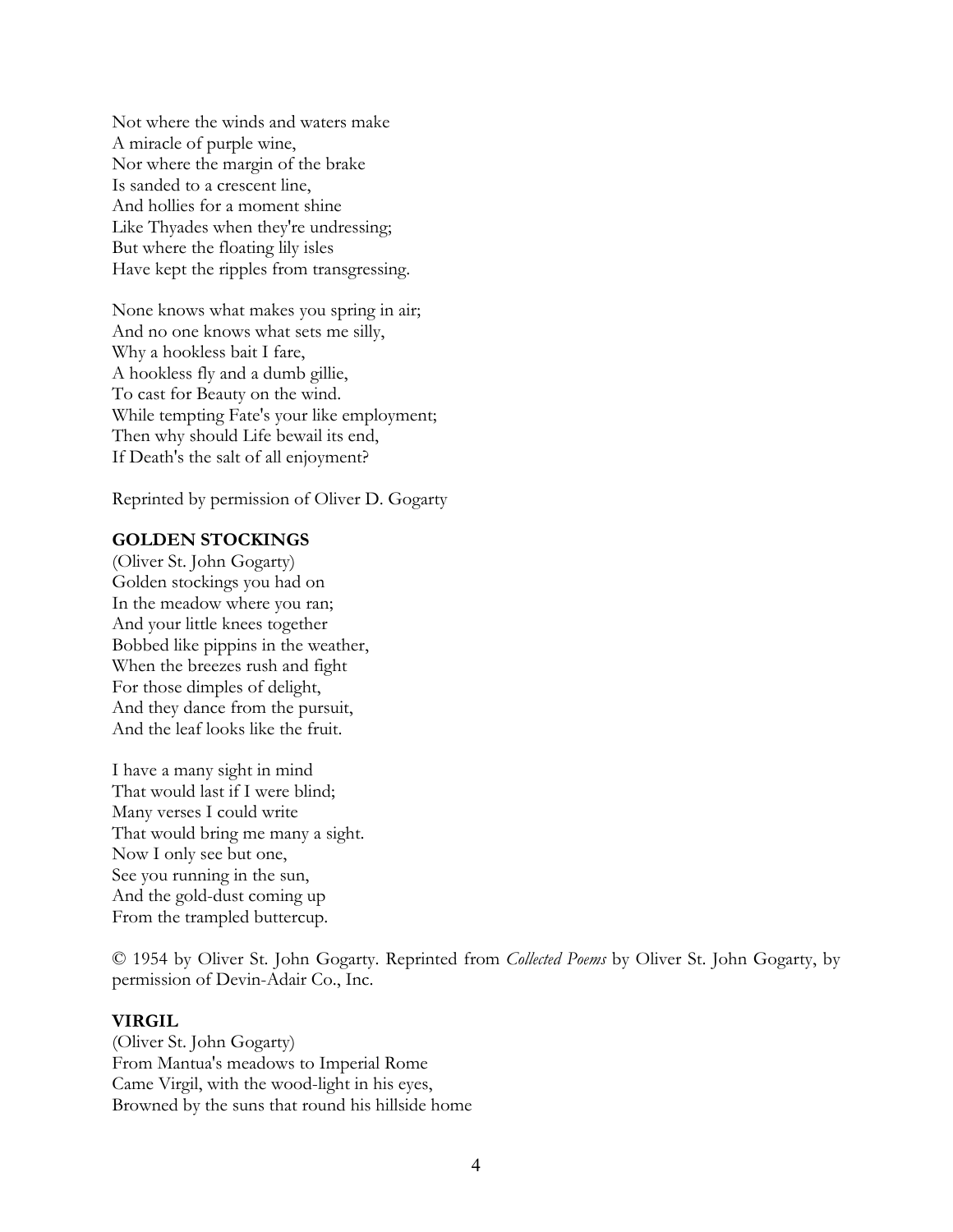Burned on the chestnuts and the ilices. And these he left, and left the fallows where The slow streams freshened many a bank of thyme, To found a city in the Roman air, And build the epic turrets in a rhyme. But were the woodland dieties forgot, Pan, Sylvan, and the sister nymphs for whom He poured his melody the fields along? They gave him for his faith a happy lot: The waving of the meadows in his song And the spontaneous laurel at his tomb.

© 1954 by Oliver St. John Gogarty. Reprinted from *Collected Poems* by Oliver St. John Gogarty, by permission of Devin-Adair Co., Inc.

#### **BEN WEBER**

### **THE WAYS**

(Pauline Hanson) *(Text as set by the composer)*

- I. In the fields of evening where another April held the crystal of the not day and the not night, I saw, who looked with April sight, that where the yellow legend flowers folded the yellow legend in, the way was in the luminous spring and then in the remembering.
- II. Where the constant winter was, where stricken from myself I went into the cold and colder sweep of snow on snow already deep: where once, waiting and white, the way was to the everywhere of winter, was where I found and could not keep the wish of winter and of sleep.
- III. And once, beyond the words of it, slowly then all suddenly, imagined in the longest night, the way, the only way, was time. And with more wonder than my own such understanding came--to find the way across, I sang it: but this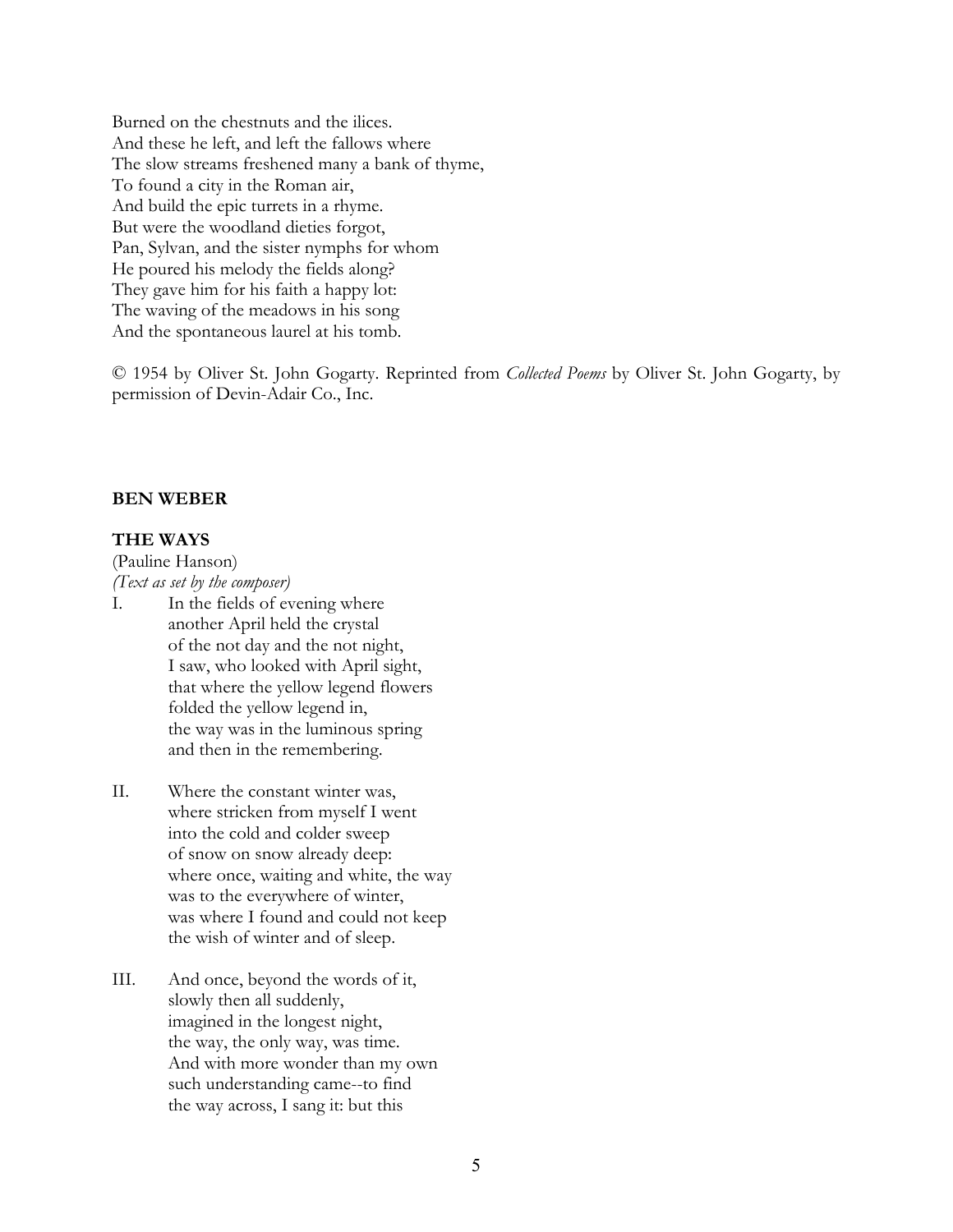was when the body was its spirit.

- IV. When you touched me, when I touched you; when your shadows, when my shadows, shimmered into sensuous flesh, gathered into again these bodies: lust into lust we moved and then, then dreamed from every secret self of our remembering, it was like lost, like found, like always love.
- V. When pain took flesh, took bone, took breath, when in this rage of knowledge body dying, dying, was not dead, what was I and what was it said: to the body pain gives back pain rages. Or now in words of death pain whispers to explain the despair of which I must but can make no prayer.
- VI. And was a stranger of myself and went into the other world of madness, into the mysteries, until so sweet it seemed no madness until so sweet it seemed the sweetest the sanities of every sense and other words that said still say this inward is this outward way.
- VII. What the mind can never know the heart remembers, and the heart, as it has sometimes found its grace, sometimes sings it in this place where nothing names us and we dream of yesterday and tomorrow but never of our knowledge know the way we come, the way we go.

© 1951 by Pauline Hanson. Originally from *Across Countries of Anywhere* by Pauline Hanson, Reprinted by permission of Alfred A. Knopf, Inc.

## **JOHN CORIGLIANO**

## **THE CLOISTERS**

(William M. Hoffman) 1. FORT TRYON PARK: SEPTEMBER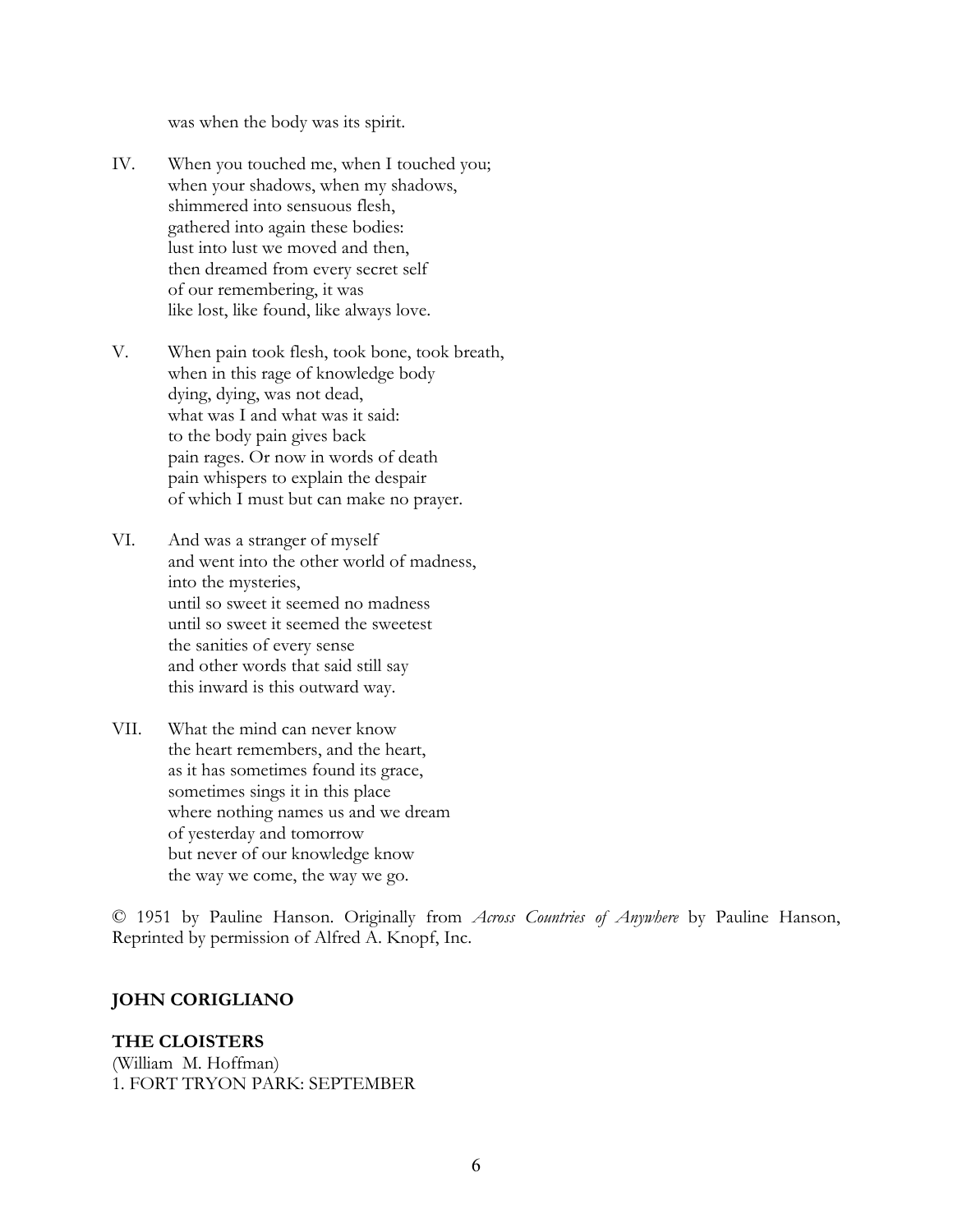Alone in these woods among vagaries of leaves, pale arcades, and plummeting berries, we founder and flee into dreams of permanence.

The sun, diminished by trees and blackening ivy, the filtered sun, falters. And, homeless, we seek the cobbled court. *(where our laughter rises like pigeons.) (The last two lines of "Fort Tyron Park: September" were not set by the composer.)*

#### 2. SONG TO THE WITCH OF THE CLOISTERS

Old lady in the herb garden, this Sunday in the lavender, fat lady in the crawling leaves, white lady in the sun, I know by moonlight, sweet lady, what you are.

Granny, Granny, the lovers wake and, oh, they sigh and fold. White shades glow like stained glass; their cigarettes burn like incense.

Mistress who rules coriander and curbs scents without mercy, in whose palace grows the woven pomegranate, help me stop that stirring, without me willing, their kissing, their sleeping, their soaring.

My lady of the Cloisters, where Mary is forever weeping, the holy baby never wakes, and Christ lies unresurrected, before the moon moves and is laced gently by leaves, make the lovers be still.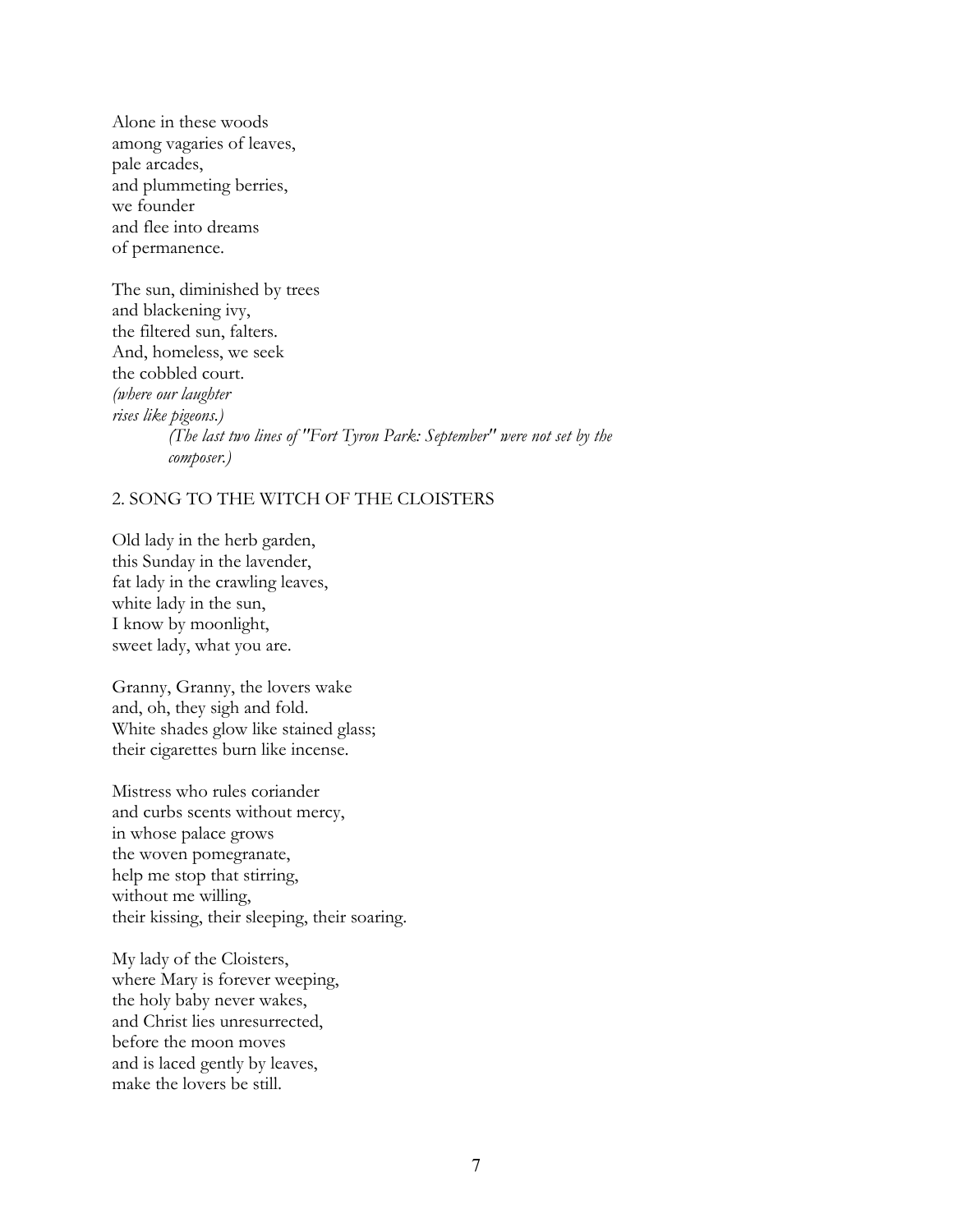#### 3. CHRISTMAS AT THE CLOISTERS

The new one, the third one, Saviour and baby, is born again. Praise Him!

The straw child, the wood child, the holy doll, lives again. Praise Him!

The innocent, the penitent, redeemer and martyr, cries again. Praise Him!

The uptown Christ, the Hudson guest, the Inwood babe, smiles again. Praise Him!

The new one, the third one, Saviour and baby, sleeps again in Bethlehem. Praise Him!

God invests December. Hallelujah and amen.

#### 4. THE UNICORN

Now, now as buds grow and snow melts in parks- and black before, far away, the trees verge purple on the Palisades- pale boy, make clear how you stand in relation to tulips and, after, languor in the green blast of the sun.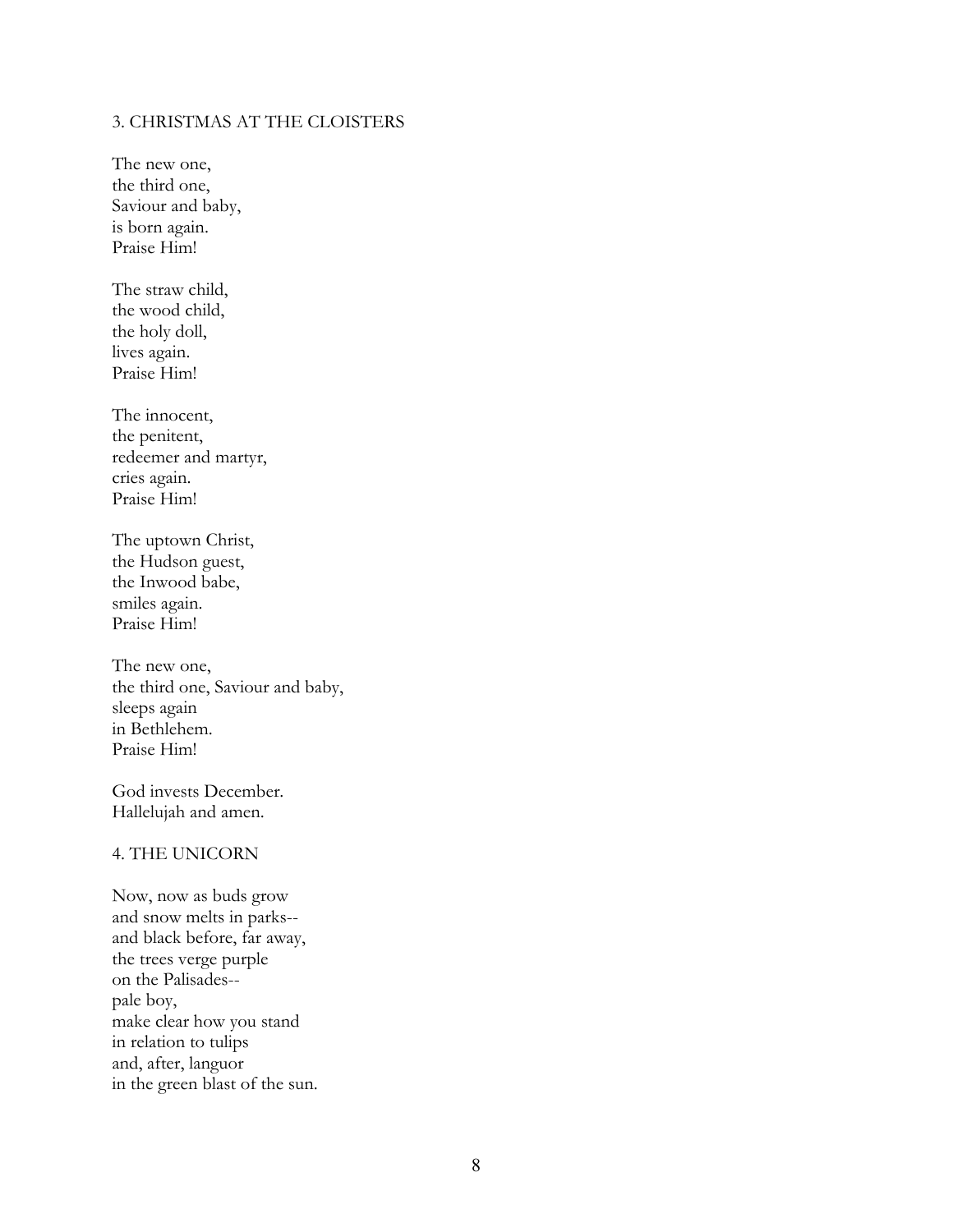Now, now before asphalt buckles and this grass-starved city grows weeds in the street, quick boy, come to me cold- let our swell and sweet bend warm these woods- lest spring catch you three nights sad, when fog obscures the bridge and stars shimmer in the arc-lamp haze; lest tubers and tendrils and red oak, yellow streamers, and the smell of mud and river catch the unicorn who thinks love, like vision, proceeds from *his* eyes.

© 1967 by G Schirmer, Inc. Reprinted by permission of William M. Hoffman and G. Schirmer.

## **CONRAD SUSA**

#### **HYMNS FOR THE AMUSEMENT OF CHILDREN**

(Christopher Smart) 1. FOR SUNDAY

Arise, Arise, the Lord arose On this triumphant day, the Lord arose On this triumphant day; Arise, Arise!

Your souls to piety dispose, Arise to bless and pray. Arise, Arise, Arise!

Ev'n rustics do adorn them now, Themselves in roses dress; And to the clergyman they bow, When he begins to bless.

Their best apparel now arrays The little girls and boys; And better than the preacher prays For heav'ns eternal joys.

#### 2. AT DRESSING IN THE MORNING

Now I arise, empow'r'd by Thee, The glorious Sun to face; O clothe me with humility,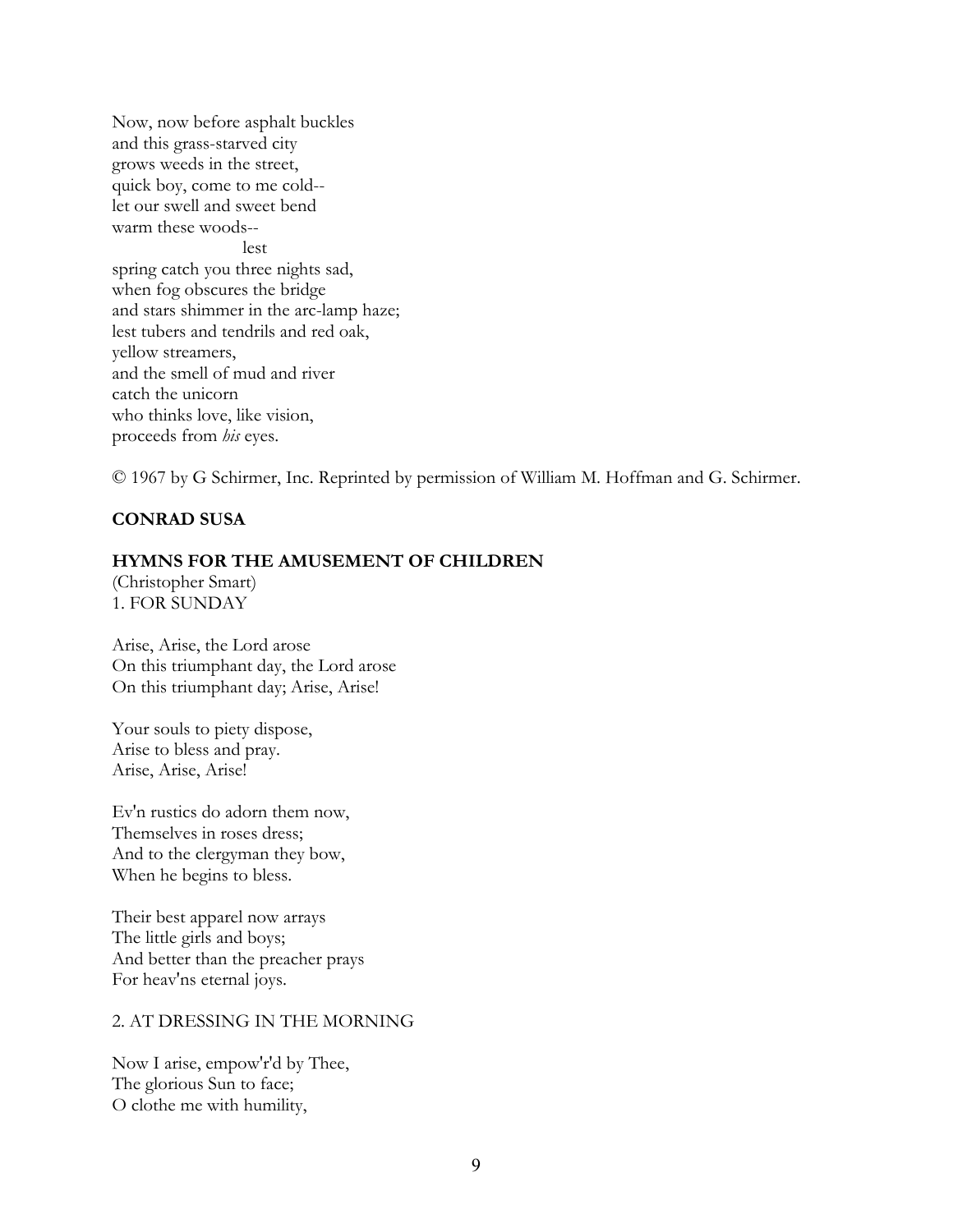Adorn me with thy grace.

All evil of the day fore-send, Prevent the tempter's snare; Thine angel on my steps attend, And give me fruit to pray'r.

O make me useful as I go My pilgrimage along; And sweetly soothe this vale of woe, By charity and song.

Let me from Christ obedience learn, To Christ obedience pay; Each parent duteous love return, And consecrate the day.

#### 3. AGAINST DESPAIR *(OLD RALPH IN THE WOOD)*

A raven once an Acorn took From Bashan's tallest stoutest tree; He hid it by a limpid brook, And liv'd another oak to see.

Thus Melancholy buries Hope, Which Providence still keeps alive, And bids us with afflictions cope, And all anxiety survive.

#### 4. FOR SATURDAY

Now's the time for mirth and play, Saturday's an holiday; Praise to heav'n unceasing yield, I've found a lark's nest in the field.

A lark's nest, then your playmate begs You'd spare herself and speckled eggs; Soon she shall ascend and sing Your praises to th'eternal King.

#### 5. AT UNDRESSING IN THE EVENING

These cloaths, of which I now divest Myself, ALL SEEING EYE, Must be one day, that day be blest Relinquish'd and laid by.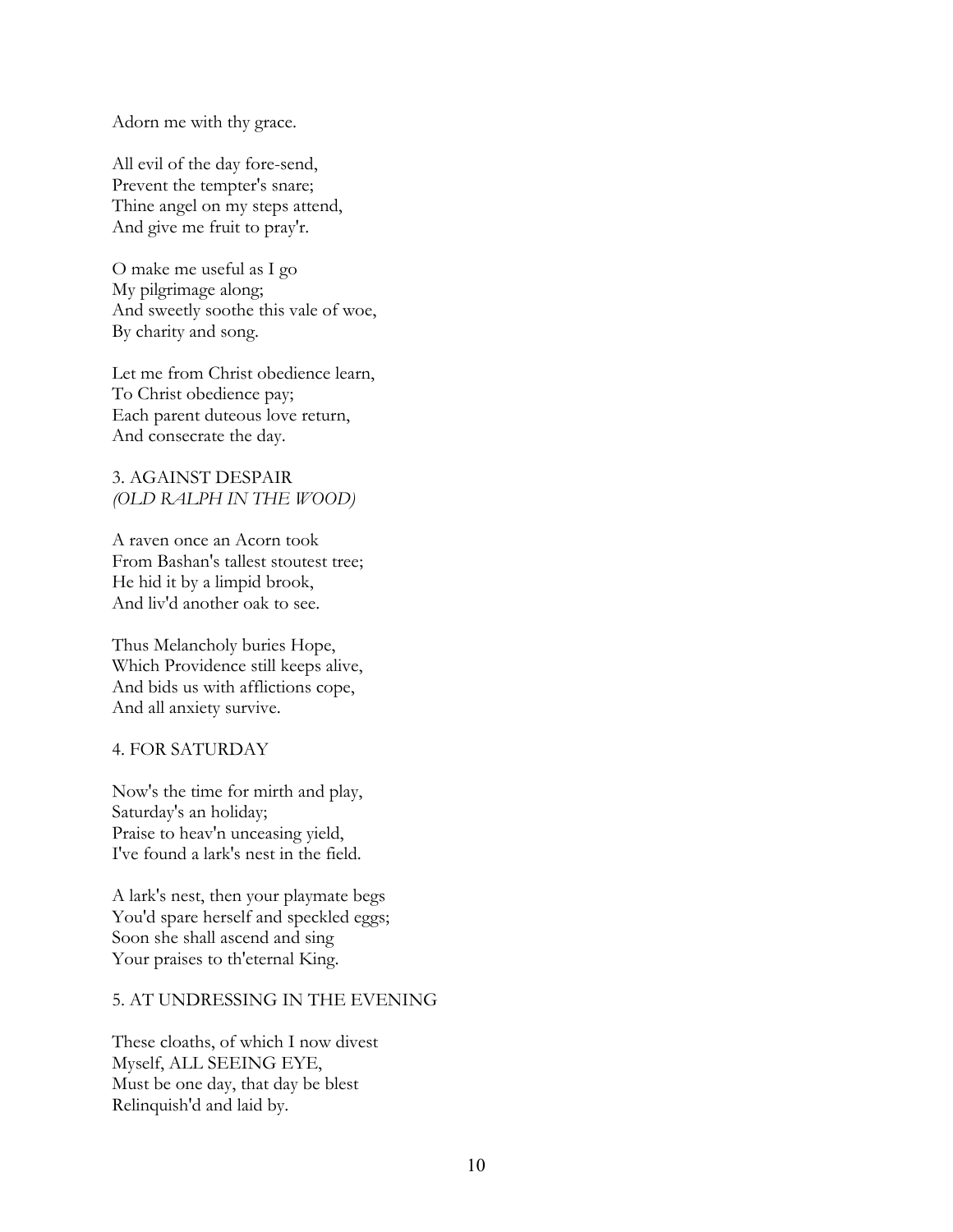Thou cordial sleep, to death akin, I court thee on my knee; O let me exit, free from sin, Be little more than Thee.

But if much agonizing pain My dying hour await, The Lord be with me to sustain, To help and to abate.

O let me meet Thee undeterr'd By no foul stains defil'd! According to thy holy word, Receive me as a Child.

### 6. THE CONCLUSION OF THE MATTER

Fear God obey his just decrees, And do it hand, and heart, and knees; For after all our utmost care There's nought like penitence and pray'r.

Then weigh the balance in your mind, Look foward, not one glance behind; Let no foul fiend retard your pace, Hosanah! Thou hast won the race.

#### *The text "Hymns for the Amusement of Children" is in the public domain.*

HENRY HERFORD, baritone, was the 1982 winner of the Carnegie Hall International American Music Competition for vocalists, and is the first non-American to win the competition's top prize. Born in Edinburgh, Scotland, he graduated in English from Cambridge University. He studied singing at the Royal Northern College of Music in Manchester, where he was awarded the Curtis Gold Medal. His performances have included engagements with the English Bach Festival, the Handel Opera Society, the London Philharmonic, the English Chamber Orchestra, the Philharmonic Orchestra, and the Glyndebourne touring company. In the United States he has appeared with the Buffalo Philharmonic, the American Symphony Orchestra, and the Pittsburgh Symphony, and in opera and oratorio productions at Carnegie Hall. This was Mr. Herford's recording debut.

ROBIN BOWMAN, pianist, is a native of London; he studied with Alan Rowlands and Thomas Rajna. He has served as assistant to both Pierre Bernac and Gerard Souzay at the Academie Maurice Ravel in St. Jean-de-Luz.

THE CARNEGIE HALL INTERNATIONAL AMERICAN COMPETITIONS were designed to focus attention on the large repertory of recital music written by American composers. The competitions were created to interest performers, students, and teachers in this music; The founders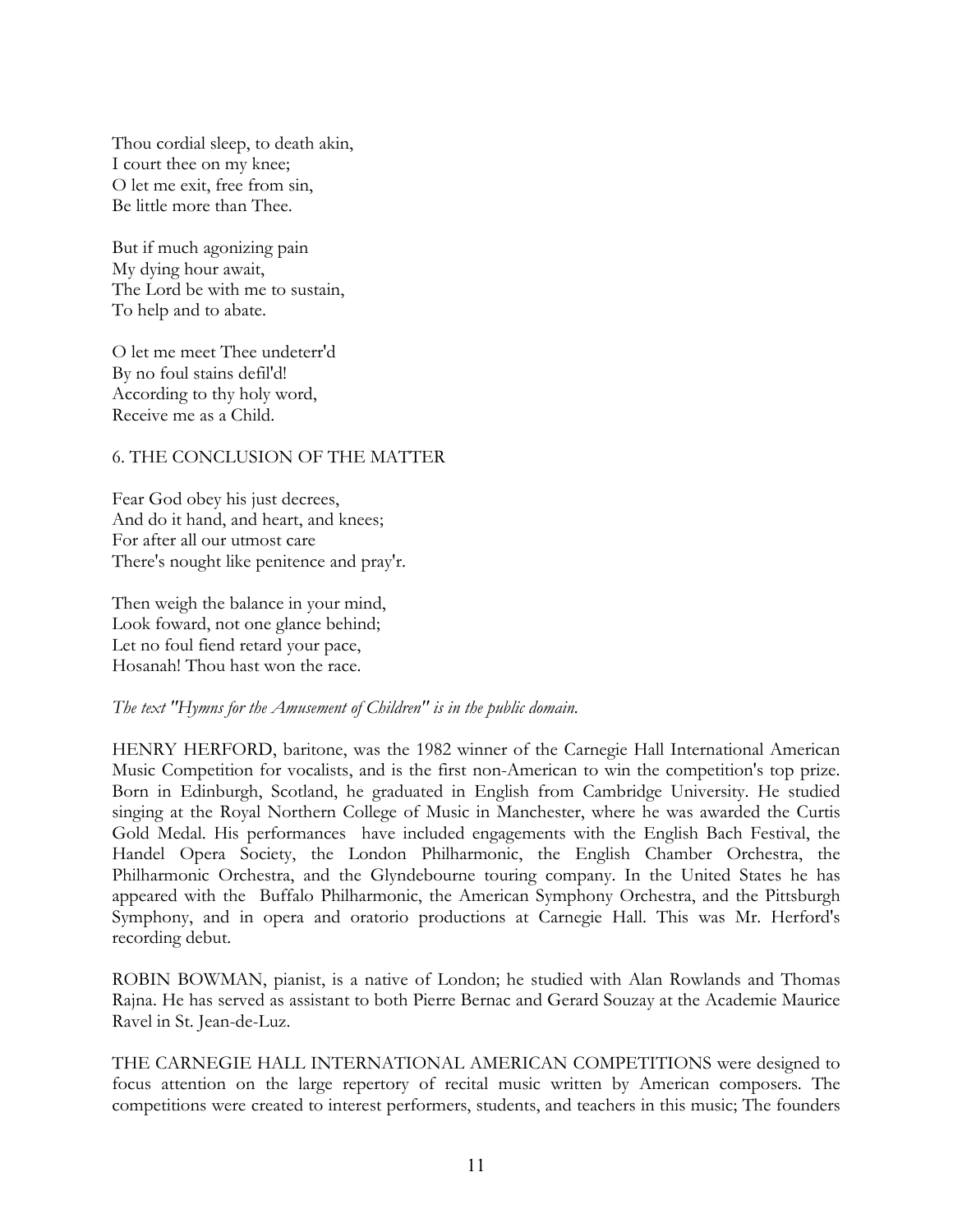realized that by presenting the first-prize winners (and the winning programs) in public appearances and concert tours, audiences and managers would come to regard this music as a part of the standard repertory, a literature still dominated by pre-twentieth-century European music.

Preliminary rounds of the 1982 Competition were held in San Francisco, Chicago, Washington, D.C., New York, and London. The judges were Elaine Bonazzi, William Parker, Thomas Paul, Lucy Shelton, and Paul Sperry.

The semifinal and final rounds, held at Carnegie Hall, were judged by Maurice Abravanel, Phyllis Bryn-Julson, Carlisle Floyd, Sir Peter Pears, Judith Raskin, Elizabeth Schwarzkopf, and William Warfield.

There was a tie for second prize between Margaret Cusak and Diana Walker-Leuck; no third prize was awarded.

## **SELECTED BIBLIOGRAPHY**

### **John Corigliano**

Holland, Bernard. "Highbrow Music to Hum," *New York Times Magazine,* January 31, 1982. For further information on John Corigliano, see Selected Bibliography from NW 80309-2.

## **Arthur Shepherd**

Loucks, Richard N. "Arthur Shepherd." Unpublished dissertation, Eastman School of Music, Rochester, N.Y., 1960.

-----. *Arthur Shepherd: American Composer.* Provo, Utah: Brigham Young University Press, 1980. Newman, William S. "Arthur Shepherd," *Musical Quarterly,* XXXVI (1950), 159-79.

## **Conrad Susa**

Jackson, Gilbert Otis. "The Choral Music of Conrad Susa." Unpublished dissertation, Michigan State University, 1984.

Schoenberg, Harold C. "Operas Sparkle at Spoleto, U.S.A." *The New York Times,* June 8, 1980.

# **Ben Weber**

American Composers Alliance. *Bulletin,* V/2 (1955).

## **SELECTED DISCOGRAPHY**

## **John Corigliano**

- Concerto for Clarinet and Orchestra. Stanley Drucker, clarinet; New York Philharmonic, Zubin Mehta conducting. New World 80309-2.
- Concerto for Oboe and Orchestra. Burt Lucarelli, oboe; American Symphony; Kazuyoshi Akiyama conducting. RCA 60395-2-RG.
- Concerto for Piano and Orchestra. James Tocco, piano; Louisville Orchestra, L. L. Smith conducting. Louisville LCD 008.

*Elegy.* Saint Louis Symphony, Leonard Slatkin conducting. RCA Red Seal 09026-68100-2.

- *Of Rage and Remembrance.* Washington Oratorio Society Men's Chorus; National Symphony, Leonard Slatkin conducting. RCA Red Seal 09026-68450-2-RC.
- Sonata for Violin and Piano. Curtis Macomber, violin; Diane Walsh, piano. Koch International Classics KIC 7223.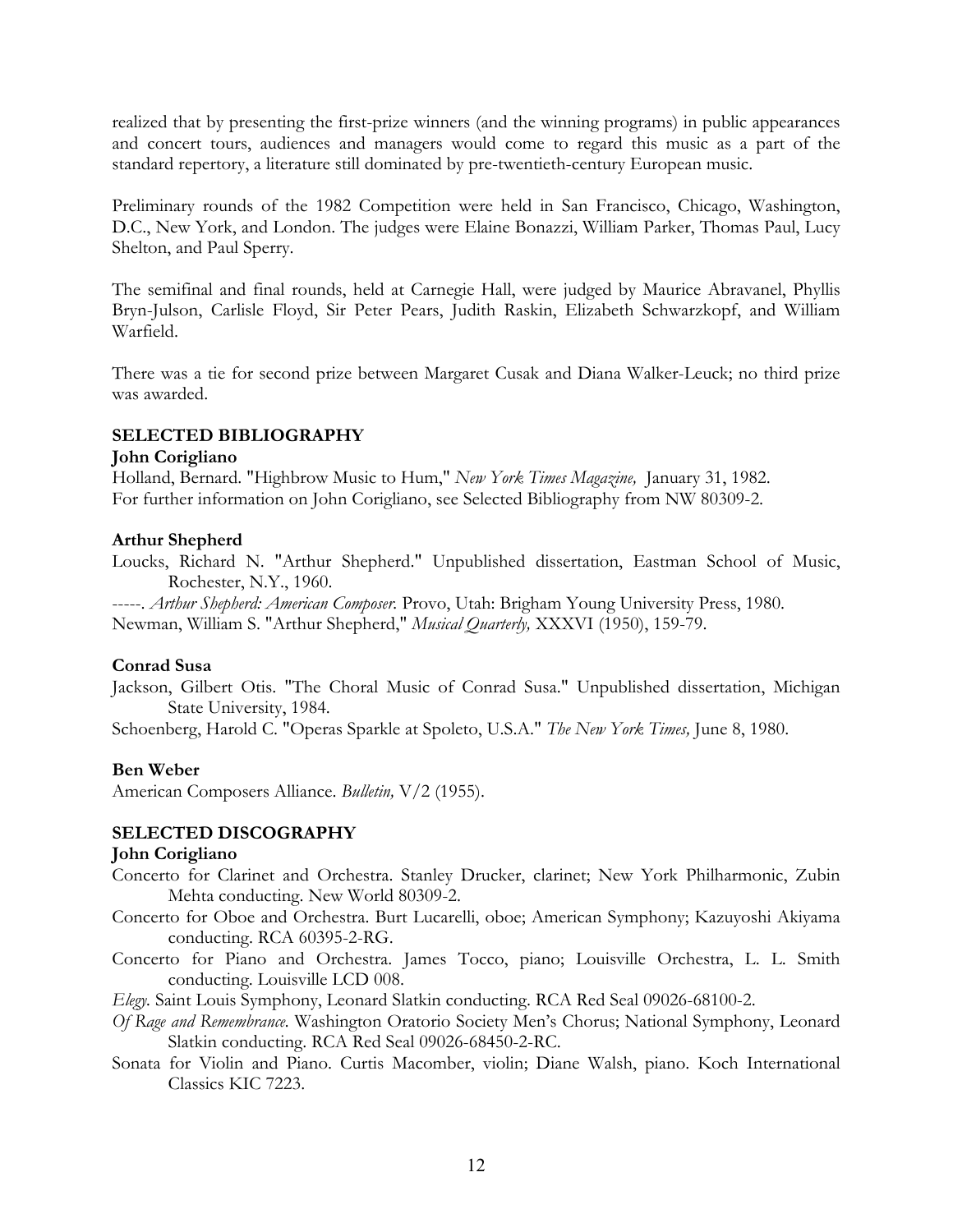### **Arthur Shepherd**

Sonata for Violin and Piano. David Cerone, violin; Grant Johannesen, piano. Golden Crest GC-201. *Triptych.* Betsy Norden, soprano; Emerson String Quartet. New World 80453-2.

#### **Conrad Susa**

*The Chanticleer's Carol.* New York City Gay Men's Chorus, Gary Miller conducting. Pro Arte PAD 159.

### **Ben Weber**

- *Concert Aria After Solomon.* Bethany Beardslee, soprano; wind ensemble, Frank Brieff conducting. Desto 6422E.
- Concerto for Piano and Orchestra.William Masselos, piano; Royal Philharmonic, Gerhard Samuel conducting. CRI S-239.

*Consort of Winds.* Boehm Woodwind Quintet. Orion 75206.

*Sonata da Camera.* Alexander Schneider, violin; Mieczyslaw Horszowski, piano. New World NW 281. String Quartet 2. New Music Quartet. CRI CD 750.

*Symphony on Poems of William Blake.* Warren Galjour, baritone; orchestra, Leopold Stokowski conducting. CRI SD-120.

*Variazioni quasi una fantasia.* Robert Black, piano. CRI S-481.

Producer: Elizabeth Ostrow

Tape editor: Joanna Nickrenz, Elite Recordings, NYC Recorded at EMI Abbey Road Studios, London Recorded on JVC DAS-90 Microphones: Schoeps MK-2 Digital mastering: Dirk Sobotka, SoundByte Productions, Inc., NYC Cover design: Bob Defrin Design, Inc., NYC

Library of Congress Card No. 85-743085

**The original recording was made possible with a grant from the Carnegie Hall International American Music Competition, with funding from the Rockefeller Foundation. This project is supported in part by a grant from the National Endowment for the Arts. This recording was also made possible with a grant from Francis Goelet.** 

#### FOR NEW WORLD RECORDS:

Herman E. Krawitz, President; Paul Marotta, Managing Director; Paul M. Tai, Director of Artists and Repertory; Lisa Kahlden, Director of Information Technology; Virginia Hayward, Administrative Associate; Mojisola Oké, Bookkeeper; Ben Schmich, Production Associate.

RECORDED ANTHOLOGY OF AMERICAN MUSIC, INC., BOARD OF TRUSTEES: David Hamilton, Treasurer; Milton Babbitt; Emanuel Gerard; Adolph Green; Rita Hauser; Herman E. Krawitz; Arthur Moorhead; Elizabeth Ostrow; Don Roberts; Patrick Smith; Frank Stanton.

Francis Goelet (1926-1998), Chairman

 1985 © 1997 Recorded Anthology of American Music, Inc. All rights reserved. Printed in USA.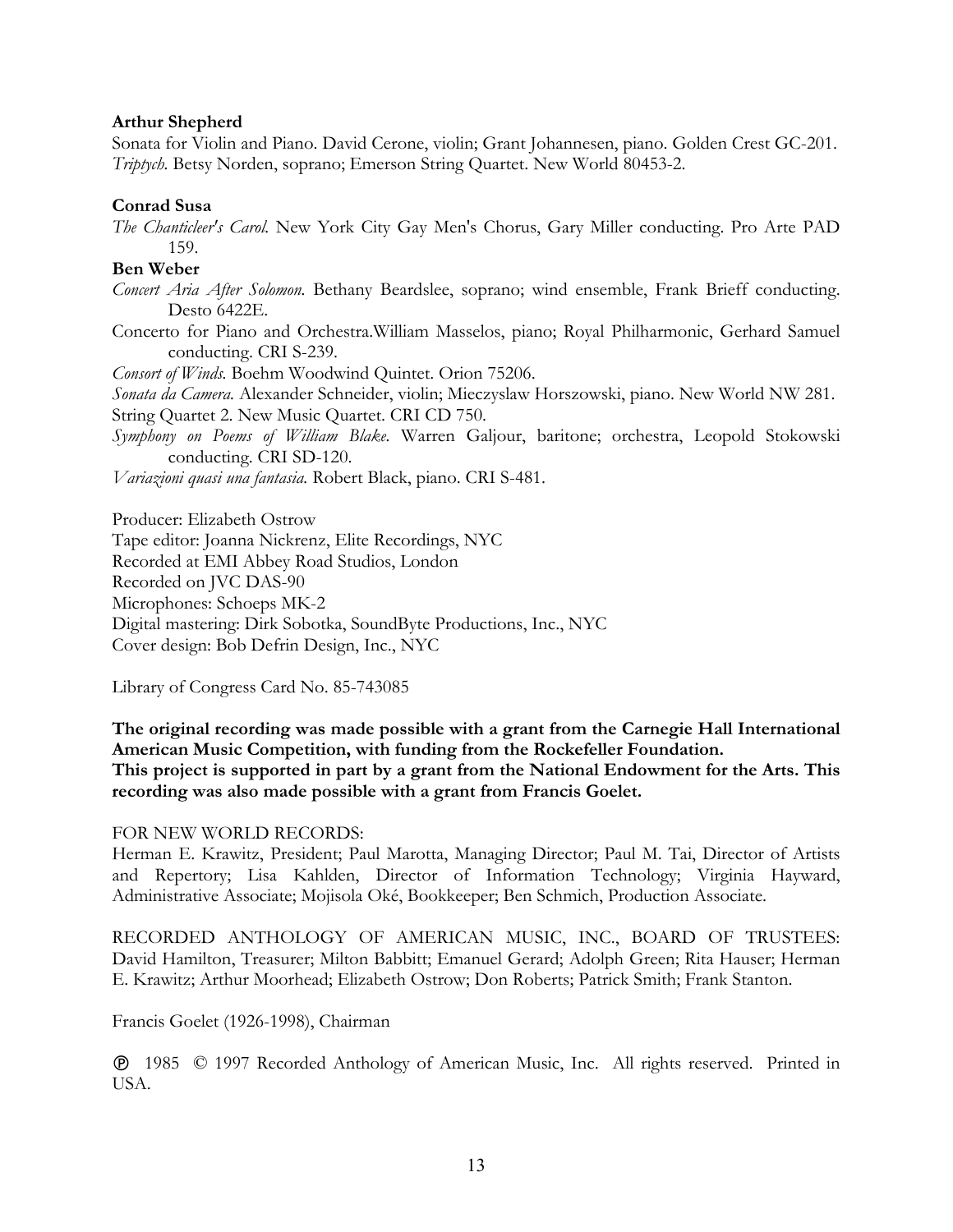# **THE CLOISTERS** 80327-2 **VOCAL MUSIC BY JOHN CORIGLIANO, ARTHUR SHEPHERD, CONRAD SUSA, and BEN WEBER Henry Herford, baritone Robin Bowman, piano**

### **ARTHUR SHEPHERD (1880-1958)**

- 1 TO A TROUT (Oliver St. John Gogarty) (© Grazella P. Shepherd) 1:50
- 2 GOLDEN STOCKINGS (Oliver St. John Gogarty) (© Grazella P. Shepherd) 1:57
- 3 VIRGIL (Oliver St. John Gogarty) (© Grazella P. Shepherd) 4:42

### **BEN WEBER (1916-1979)**

THE WAYS (Pauline Hanson) (publ. Mobart Music Publications)

- 4 I 2:37
- 5 II 2:05
- 6 III 2:07
- 7 IV 1:37
- 8 V 2:02
- 9 VI 2:02
- 10 VII 4:00

# **JOHN CORIGLIANO (b. 1938)**

THE CLOISTERS (William M. Hoffman) (publ. G. Schirmer, Inc.)

- 11 Fort Tryon Park: September 1:57
- 12 Song to the Witch of the Cloisters 2:31
- 13 Christmas at the Cloisters 2:02
- 14 The Unicorn 3:26

## **CONRAD SUSA (b. 1935)**

HYMNS FOR THE AMUSEMENT OF CHILDREN (Christopher Smart) (publ. E. C. Schirmer Music Co.)

- 15 For Sunday 1:30
- 16 At Dressing in the Morning 2:21
- 17 Against Despair *(Old Ralph in the Wood)* 1:22
- 18 For Saturday 1:04
- 19 At Undressing in the Evening 4:17
- 20 The Conclusion of the Matter 2:38

 1985 © 1997 RECORDED ANTHOLOGY OF AMERICAN MUSIC, INC. PRINTED IN **USA** 

Made in U.S.A.

1985 Recorded Anthology of American Music, Inc.

# **NO PART OF THIS RECORDING MAY BE COPIED OR REPRODUCED WITHOUT WRITTEN PERMISSION OF R.A.A.M., INC.**